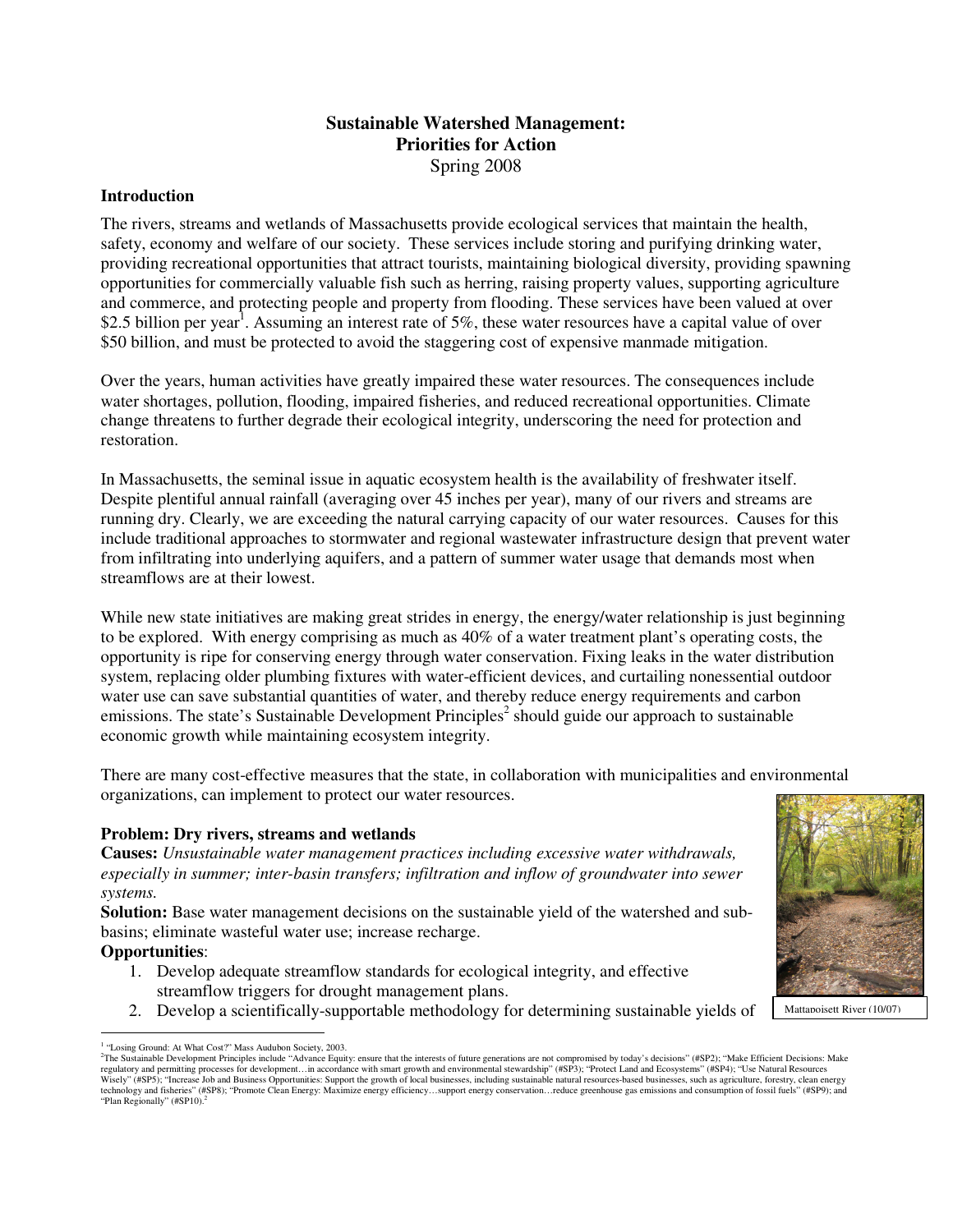river basins that ensure adequate streamflow and wetland hydrology for ecological integrity and perform water budgets for subwatersheds to guide decision-making and restoration efforts.

- 3. Limit Water Management Act withdrawal permits and registrations to amounts that do not violate environmentally-sustainable yields. Require water offsets, water banking and enterprise accounts.
- 4. Update the state's *Water Supply Policy,* which is long overdue and required every five years pursuant to G.L. c. 21A, § 8C, by the Water Resources Commission.
- 5. Publish annual and seasonal water use statistics for each watershed and the state via an electronic database system. Require metering and reporting of withdrawals from all wells and reservoirs.
- 6. Reduce water/energy demands by means of a statewide sustainability outreach campaign in accordance with the Massachusetts Water Policy<sup>3</sup> endorsed by the Water Resources Commission.
- 7. Support water suppliers in making necessary changes in metering and billing, leak detection, rate structuring and public outreach.
- 8. Change the state plumbing code to require High Efficiency Toilets that use less than 1.28 gallons per flush.
- 9. Pilot local wastewater treatment and infiltration. (Encourage new technologies such as "solar aquatic" or greenhouse-based wastewater treatment that harnesses nutrients for useful purposes; encourage waterless composting rather than septic wastewater treatment, which also facilitates management of pharmaceuticals and personal care products.)
- 10. Repair leaking sewer pipes and separate storm drains from sewers.
- 11. Lead by example: require all state-funded entities (i.e., MassHighway, state colleges and universities, authorities and state agencies) to audit their facilities and install water-efficient plumbing fixtures.

### **Problem: Increased stormwater runoff and reduced groundwater recharge**

**Causes:** *Proliferation of impervious surfaces and centralized stormwater infrastructure.* **Solution:** Implement Low Impact Development (LID) and increase stormwater recharge. **Opportunities**:

- 1. Implement the Massachusetts Water Policy's key principle of "keeping water local" by requiring on-site stormwater infiltration and reuse of rainwater.
- 2. Promote and fund state agency cooperation with watershed organizations for development and implementation of Nutrient and Bacteria Total Maximum Daily Loads (TMDLs).
- 3. Pilot stormwater retrofits for large impervious areas.
- 4. Educate and promote widespread use of LID techniques for stormwater management and long-term combined sewer overflow controls by strengthening permit requirements, extending MassDEP's Stormwater Standards to uplands, and provide incentives, outreach, training and funding to municipalities and watershed associations.
- 5. Lead by example: require all state-funded projects (i.e., those undertaken by MassHighway, state colleges and universities, authorities and state agencies) to employ state-of-the-art LID techniques to encourage stormwater infiltration and reduce surface runoff.

## **Problem: Aquatic Habitat Fragmentation & Degradation**

**Causes:** *Fragmentation caused by over 3,000 dams and several thousand road crossings; filling of wetlands; erratic releases of water from reservoirs.* 

**Solution:** Remove obsolete dams; upgrade culverts when replaced; provide guidance for water releases from dams; enforce Massachusetts' strong environmental laws. **Opportunities**:

- 1. Prioritize and fund removal of obsolete dams through Feasibility Analysis processes.
- 2. Extend the Army Corps of Engineers Programmatic General Permit for Stream Crossings for *all* projects.

 $\overline{a}$ 



Thousand Acre Brook Dam, Athol



<sup>3</sup> http://www.mass.gov/envir/wptf/publications/mass\_water\_policy\_2004.pdf